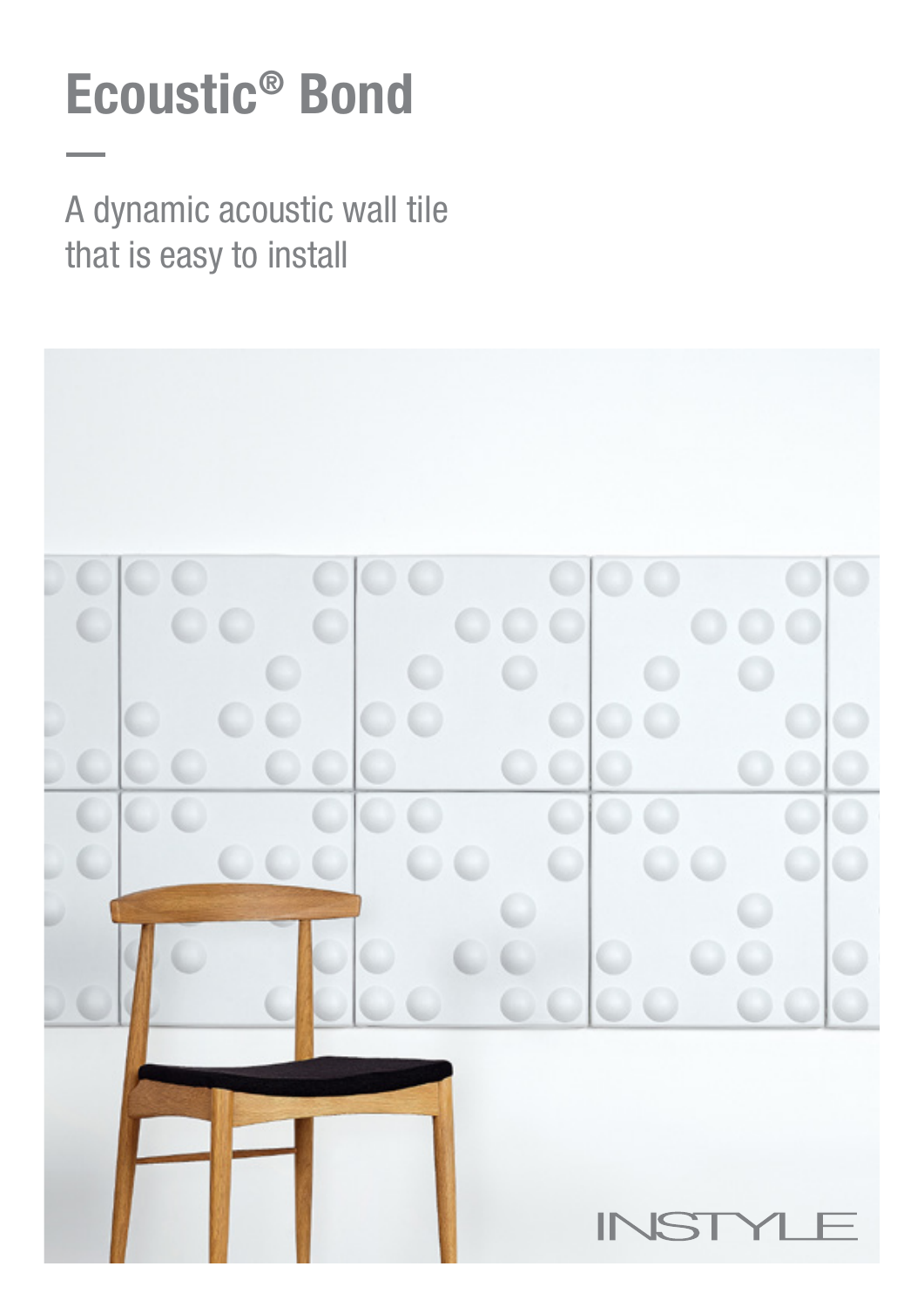# Ecoustic® Bond Wall Tile





| <b>PRODUCT</b>    | Ecoustic <sup>®</sup> Bond Tile                                                                                                                  |
|-------------------|--------------------------------------------------------------------------------------------------------------------------------------------------|
| COMPOSITION       | 100% polyester (<23% PC + PI recycled PET)                                                                                                       |
| <b>DIMENSIONS</b> | 500mm (w) x 500mm (h) x 55mm (d)                                                                                                                 |
| ACOUSTIC          | NRC 0.65 / aw 0.5(MH)<br>NRC 0.9 / $\alpha$ w 0.75(MH) (Ecoustic <sup>®</sup> Infill<br>increases sound absorption by >50%)<br>$1 + 1$<br>$\sim$ |

the bot are not are we

| <b>FIRE TEST</b>   |                                                                                                                                     |
|--------------------|-------------------------------------------------------------------------------------------------------------------------------------|
| AS/ISO 9705        | Group 1<br>SMOGRA < 100                                                                                                             |
| ISO 5660-1         | NZBC Group 3<br>Average Specific Extinction Area 382m2/kg                                                                           |
| GB8624-2012        | Grade B1                                                                                                                            |
| <b>APPLICATION</b> | wall $+$ ceiling (must be glued)                                                                                                    |
| ORIGIN             | Made in Australia                                                                                                                   |
| <b>WARRANTY</b>    | A 12 month warranty is provided against<br>manufacturing defects. Internal installation only,<br>outdoor use will void any warranty |

Please contact your representative for CAD drawings

### **BENEFITS**

Lightweight, Easy to Handle + Install: Position the 4-way clips using the template provided, then simply press the tile into place. The tiles can be easily moved or extended at a later stage.

#### Designed for the Environment



Building Rating Systems: Bond will contribute the following points for Green Star, LEED + WELL building standards.

| <b>Criteria</b>                       | Green<br><b>Star</b> | <b>LEED</b> | WFI I     |
|---------------------------------------|----------------------|-------------|-----------|
| <b>Recycled Content</b>               |                      |             | NА        |
| Low VOC                               |                      |             |           |
| <b>Recycling Program</b>              |                      |             | <b>NA</b> |
| <b>EPD</b>                            |                      |             | NА        |
| <b>Declare Label</b>                  | NА                   |             |           |
| <b>Greentag Level A Certification</b> |                      |             |           |
| <b>Toxic Material Reduction</b>       | NА                   | <b>NA</b>   |           |
| <b>Sound Reducing Surfaces</b>        | NΔ                   | NΔ          |           |

| <b>HOW TO SPECIFY</b> |                                                                        |  |
|-----------------------|------------------------------------------------------------------------|--|
| <b>DESIGN</b>         | Ecoustic <sup>®</sup> Bond Tile                                        |  |
| <b>COLOUR</b>         | Select from Ecoustic <sup>®</sup> Felt colours                         |  |
|                       | <b>ECOUSTIC<sup>®</sup> INFILL</b>   Optional extra - order separately |  |